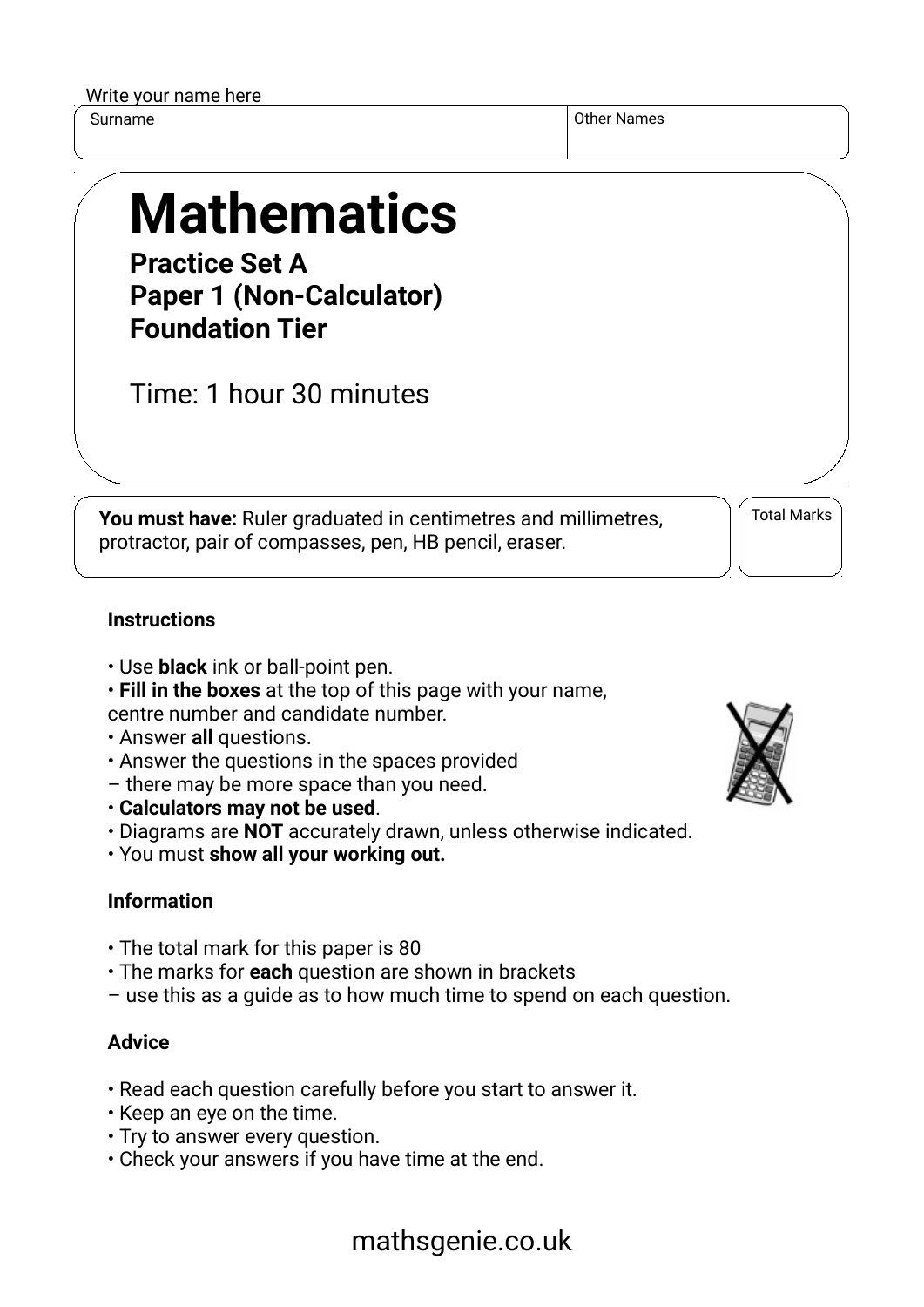| Write 564 to the nearest hundred.                                                        |                                          |
|------------------------------------------------------------------------------------------|------------------------------------------|
|                                                                                          |                                          |
|                                                                                          | (Total for Question 1 is 1 mark)         |
| Here are 4 number cards.                                                                 |                                          |
| 3<br>8<br>1<br>4                                                                         |                                          |
| (a) Write down the largest three digit number that can be made using these number cards. |                                          |
|                                                                                          |                                          |
|                                                                                          |                                          |
| (b) Arrange the cards to give the smallest possible answer to the sum.                   | (1)                                      |
|                                                                                          |                                          |
|                                                                                          |                                          |
|                                                                                          | (1)<br>(Total for Question 2 is 2 marks) |
| Write 0.7 as a fraction.                                                                 |                                          |
|                                                                                          |                                          |
|                                                                                          |                                          |
|                                                                                          | (Total for Question 3 is 1 mark)         |
| Write $\frac{28}{42}$ as a fraction in its simplest form.                                |                                          |
|                                                                                          |                                          |
|                                                                                          |                                          |
|                                                                                          | (Total for Question 4 is 1 mark)         |
|                                                                                          |                                          |
|                                                                                          |                                          |
|                                                                                          |                                          |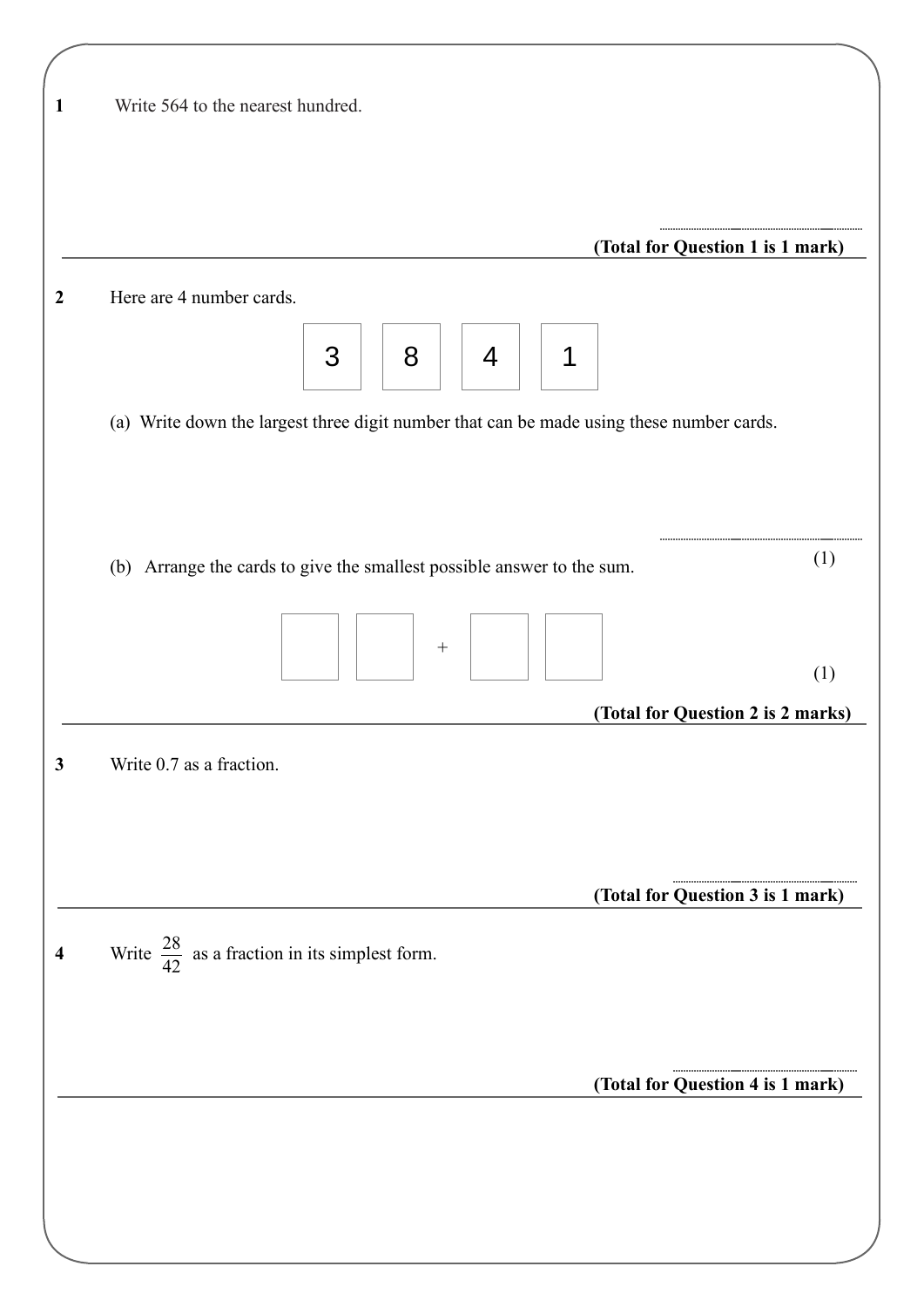| (a) Simplify $4 \times 5y$                                                                                           |              |                                          |
|----------------------------------------------------------------------------------------------------------------------|--------------|------------------------------------------|
| (b) Simplify $6a - 2a + 3a$                                                                                          |              | (1)                                      |
|                                                                                                                      |              |                                          |
|                                                                                                                      |              | (1)<br>(Total for Question 5 is 2 marks) |
| Write down a multiple of 7 that is between 40 and 50                                                                 |              |                                          |
|                                                                                                                      |              |                                          |
|                                                                                                                      |              |                                          |
|                                                                                                                      |              |                                          |
|                                                                                                                      |              |                                          |
| An ordinary fair dice is thrown once.                                                                                |              |                                          |
| (a) On the probability scale mark with a cross $(X)$ the probability that the dice lands on a number less<br>than 7. |              |                                          |
| $\boldsymbol{0}$<br>$\frac{1}{2}$                                                                                    | $\mathbf{1}$ |                                          |
| (b) Write down the probability that the dice lands on 2.                                                             |              |                                          |
|                                                                                                                      |              | (Total for Question 6 is 1 mark)<br>(1)  |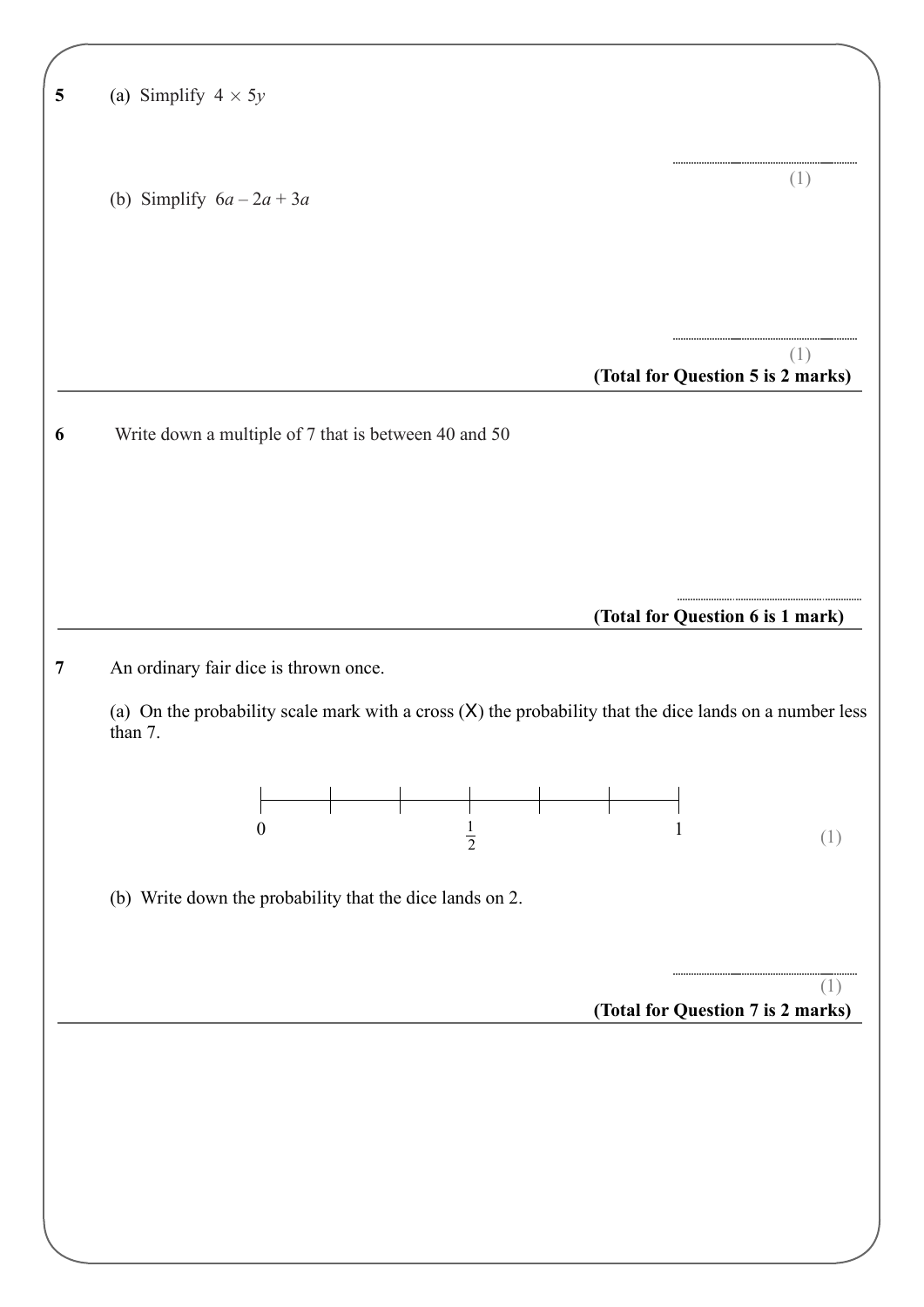**(Total for Question 8 is 2 marks) 8** There are 30 pens in a box. 11 of the pens are black. 6 of the pens are green. The rest of the pens are red. One of the pens is chosen at random. Find the probability that the pen is red. **9** It costs £0.80 to buy 5 bananas. Work out how much it would cost to buy 9 bananas. **(Total for Question 9 is 2 marks) 10**  (a) On the diagram below, draw a diameter of the circle. (b) On the diagram below, draw a sector of the circle. Shade the sector.

**(Total for Question 10 is 2 marks)**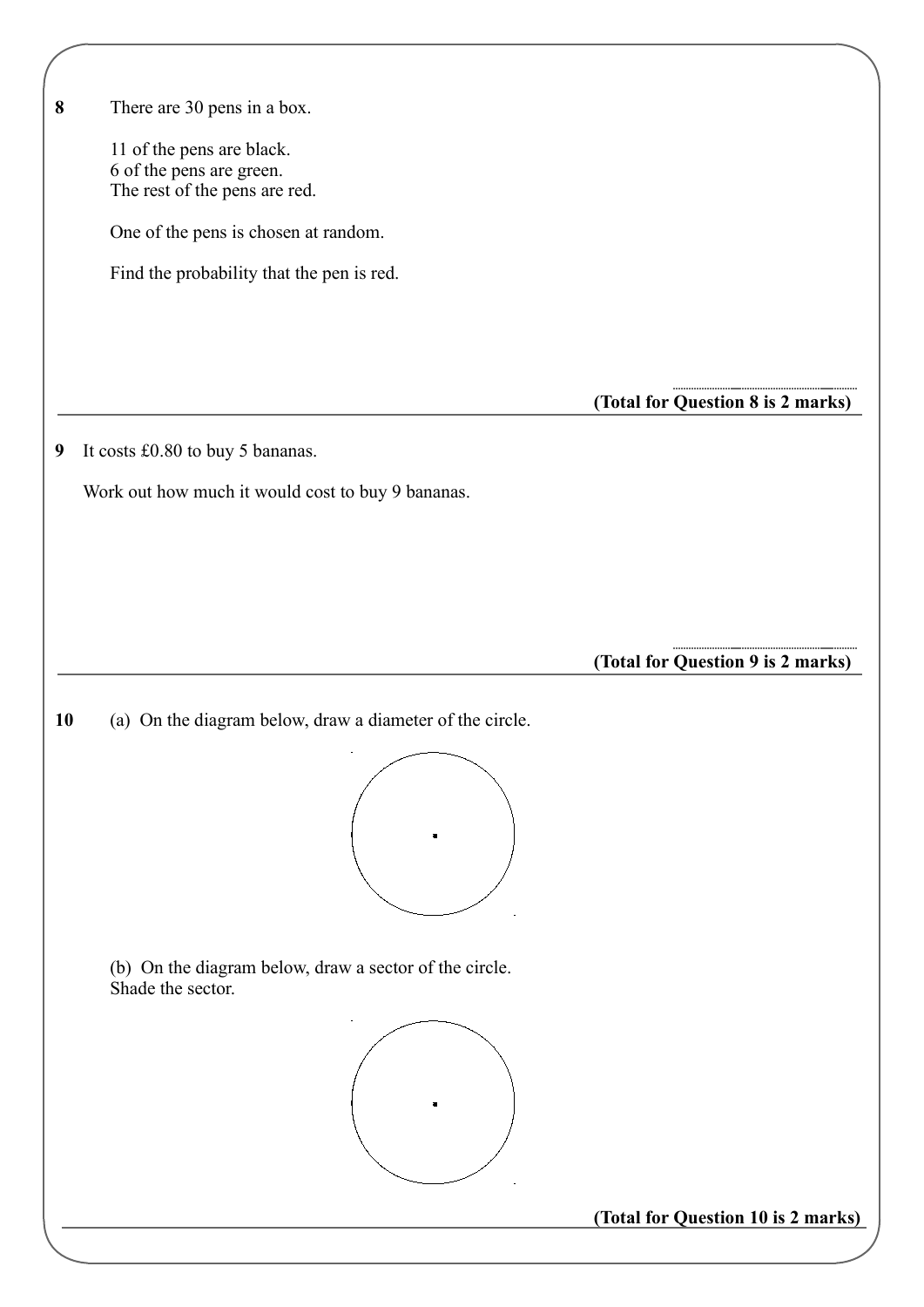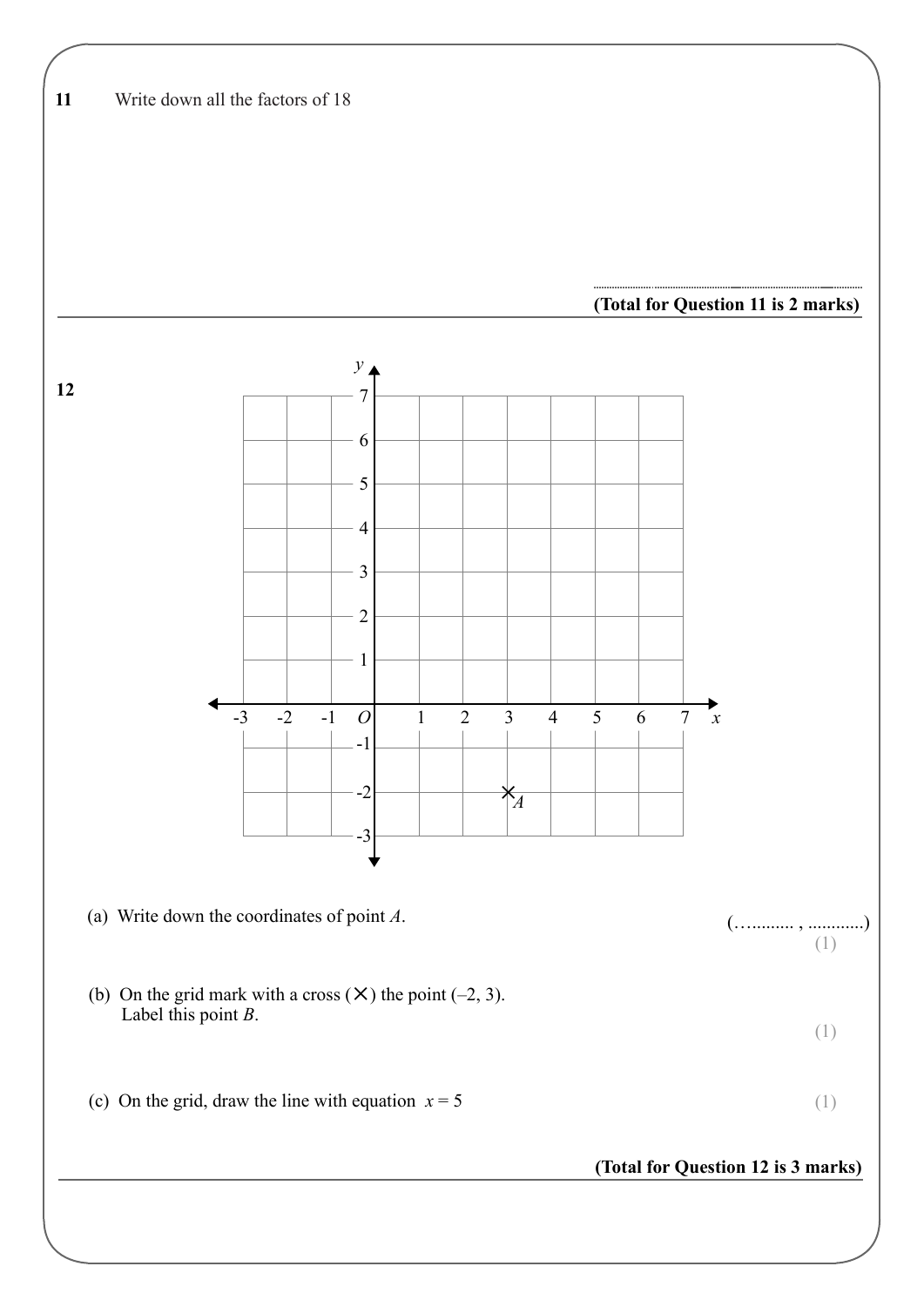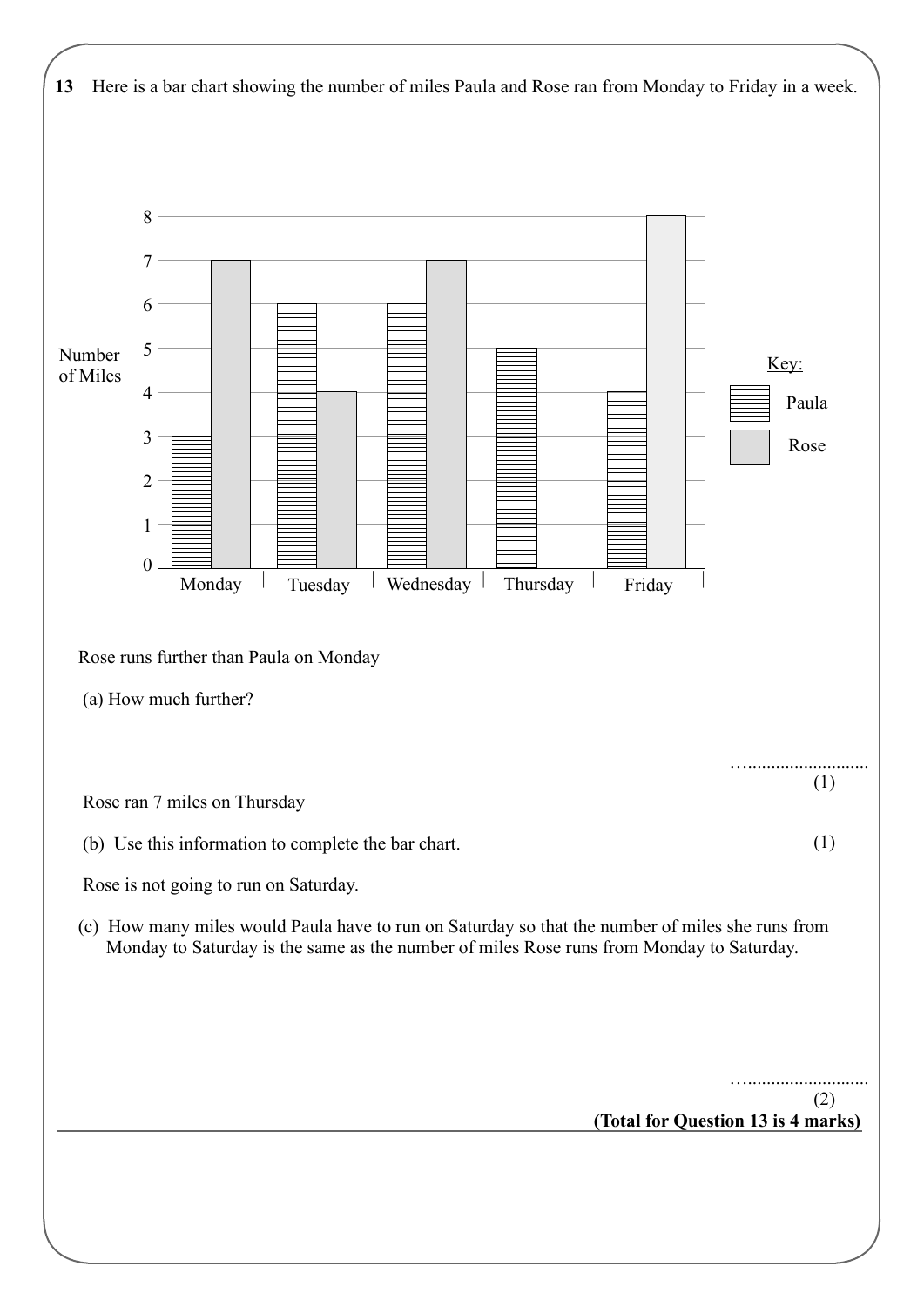| 14 | 2 calculators cost £12.54<br>3 pens cost £1.77                                                                                    |     |             |          |                                    |
|----|-----------------------------------------------------------------------------------------------------------------------------------|-----|-------------|----------|------------------------------------|
|    | Jude wants to buy 30 calculators and 30 pens.<br>He only has £200                                                                 |     |             |          |                                    |
|    | Does Jude have enough money to buy 30 calculators and 30 pens?<br>You must show how you get your answer.                          |     |             |          |                                    |
|    |                                                                                                                                   |     |             |          |                                    |
|    |                                                                                                                                   |     |             |          |                                    |
|    |                                                                                                                                   |     |             |          |                                    |
|    |                                                                                                                                   |     |             |          |                                    |
|    |                                                                                                                                   |     |             |          |                                    |
|    |                                                                                                                                   |     |             |          |                                    |
|    |                                                                                                                                   |     |             |          | (Total for Question 14 is 4 marks) |
| 15 | Write the following numbers in order of size.<br>Start with the smallest number.                                                  |     |             |          |                                    |
|    |                                                                                                                                   | 62% | $rac{5}{8}$ | 0.61 0.7 | $rac{3}{5}$                        |
|    |                                                                                                                                   |     |             |          |                                    |
|    |                                                                                                                                   |     |             |          |                                    |
|    |                                                                                                                                   |     |             |          | (Total for Question 15 is 2 marks) |
| 16 | In a bag there are blue sweets, red sweets and green sweets.<br>The ratio of blue sweets to red sweets to green sweets is $6:4:3$ |     |             |          |                                    |
|    | What fraction of the sweets are red?                                                                                              |     |             |          |                                    |
|    |                                                                                                                                   |     |             |          |                                    |
|    |                                                                                                                                   |     |             |          |                                    |
|    |                                                                                                                                   |     |             |          | (Total for Question 16 is 2 marks) |
|    |                                                                                                                                   |     |             |          |                                    |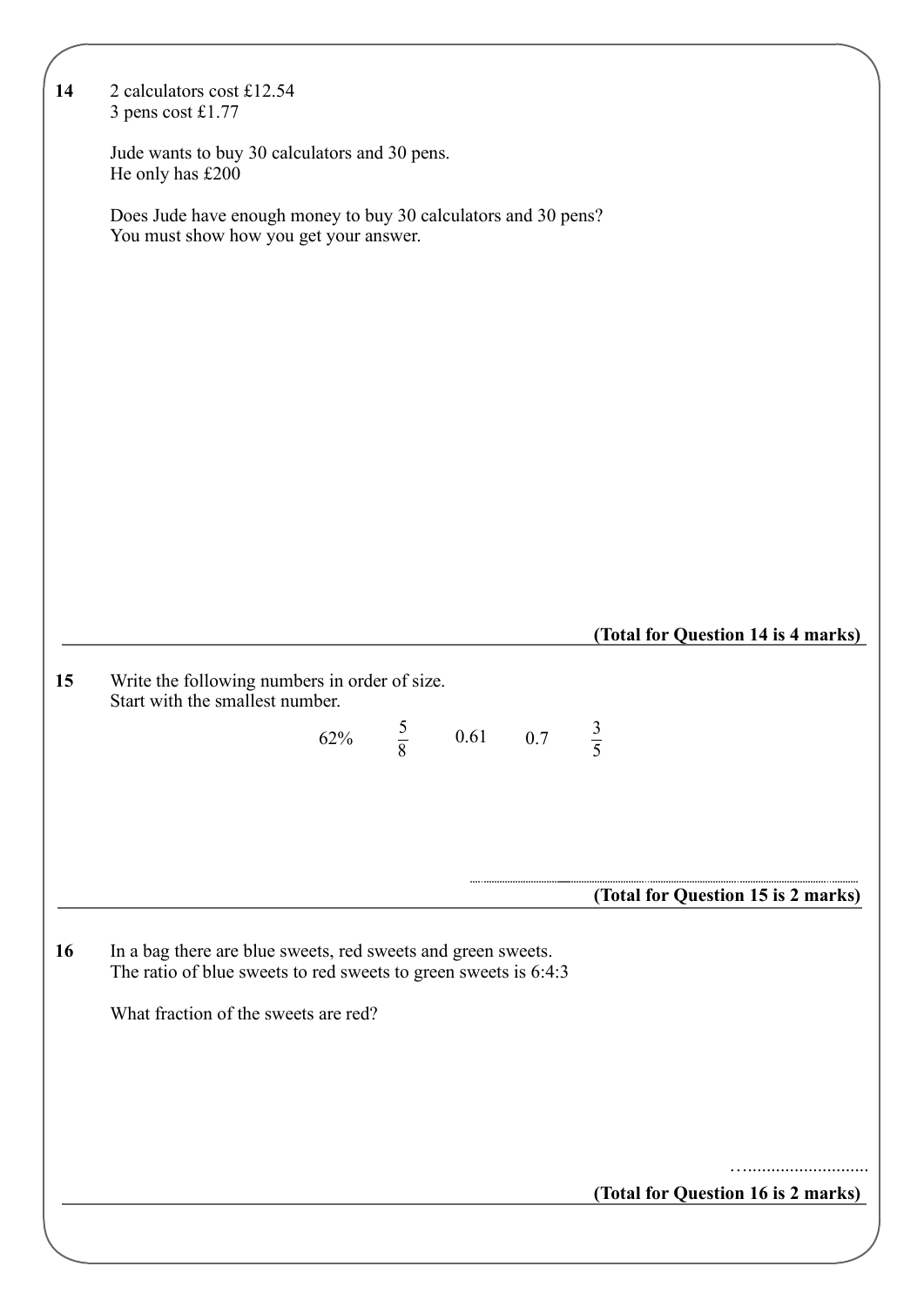| 17 | Work out 182% of 160. |
|----|-----------------------|
|----|-----------------------|

| (Total for Question 17 is 2 marks) |  |  |
|------------------------------------|--|--|

.......................................................

**18**  $q = 2p + 5r$ 

 $p = 4$  $r = -3$ 

Work out the value of *q*.

**(Total for Question 18 is 2 marks)**

### **19** A piece of string is 210 cm long.

 John cuts three 30 cm lengths off the string. He then cuts the rest into as many 35 cm lengths as possible.

Work out how many 35 cm lengths of string John cuts.

..................................

**(Total for Question 19 is 3 marks)**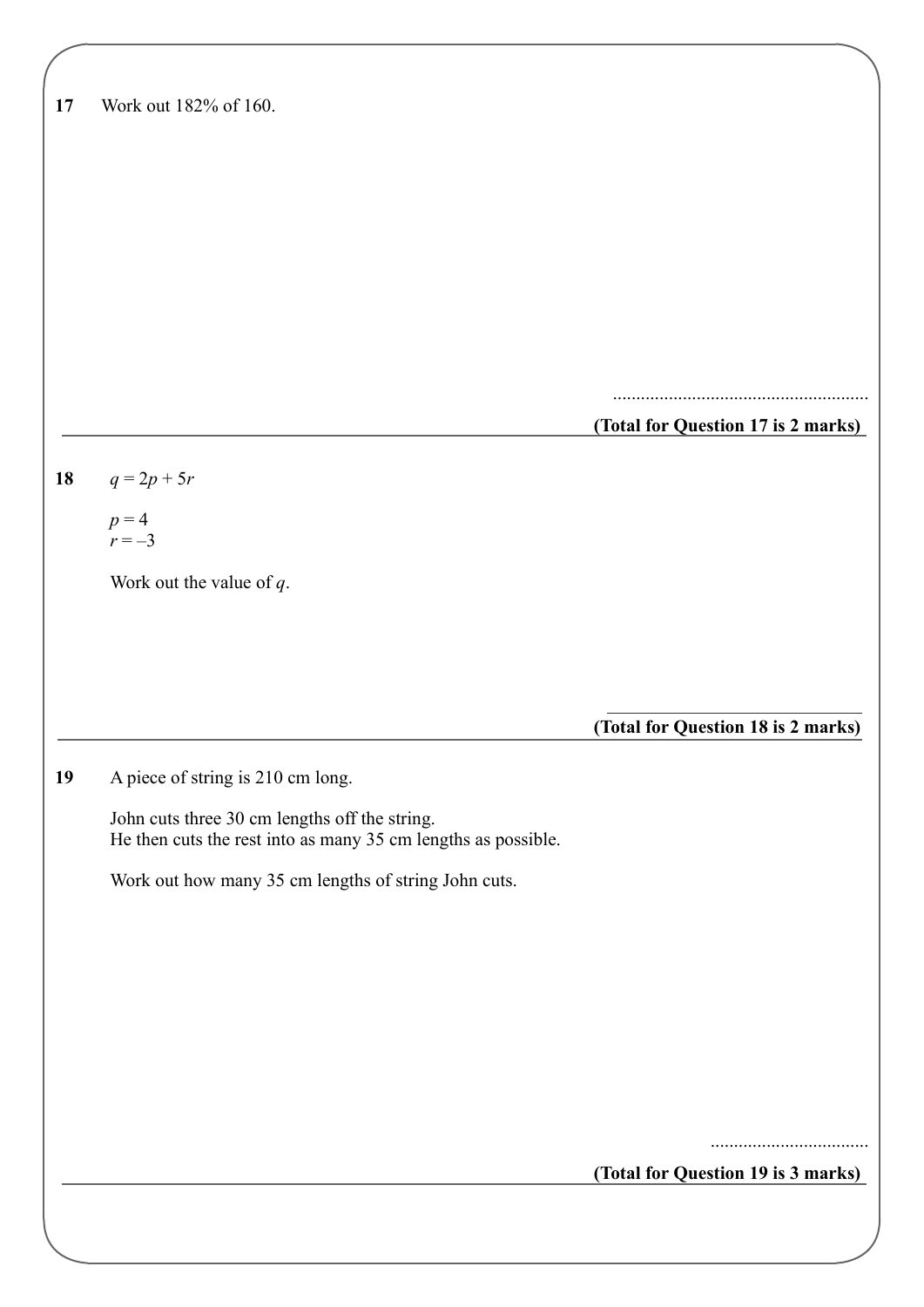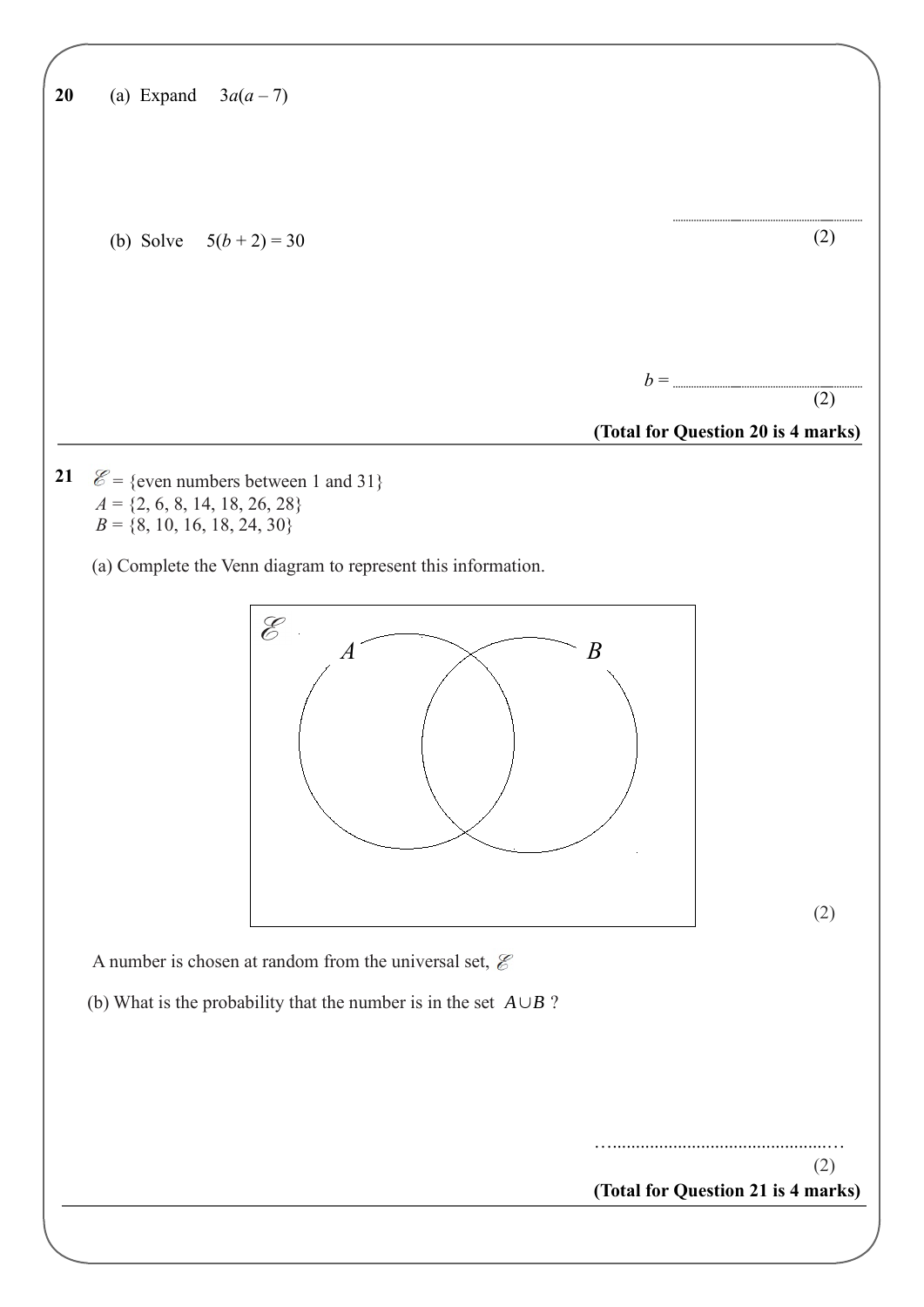7  $\frac{1}{8}$  ÷ 2 5 **23** (a) Work out Give your answer as a mixed number in its simplest form. (b) Work out  $1\frac{3}{4} \times \frac{2}{5}$  (2) **(Total for Question 23 is 4 marks)**  $\frac{5}{4}$   $\times$ 2 5 (2) **22** Alfie, Bertie and Charlie share £115 The amount Alfie and Bertie get is in the ratio 7:5 The amount Bertie and Charlie get is in the ratio 3:2 How much does Alfie get? **(Total for Question 22 is 3 marks)**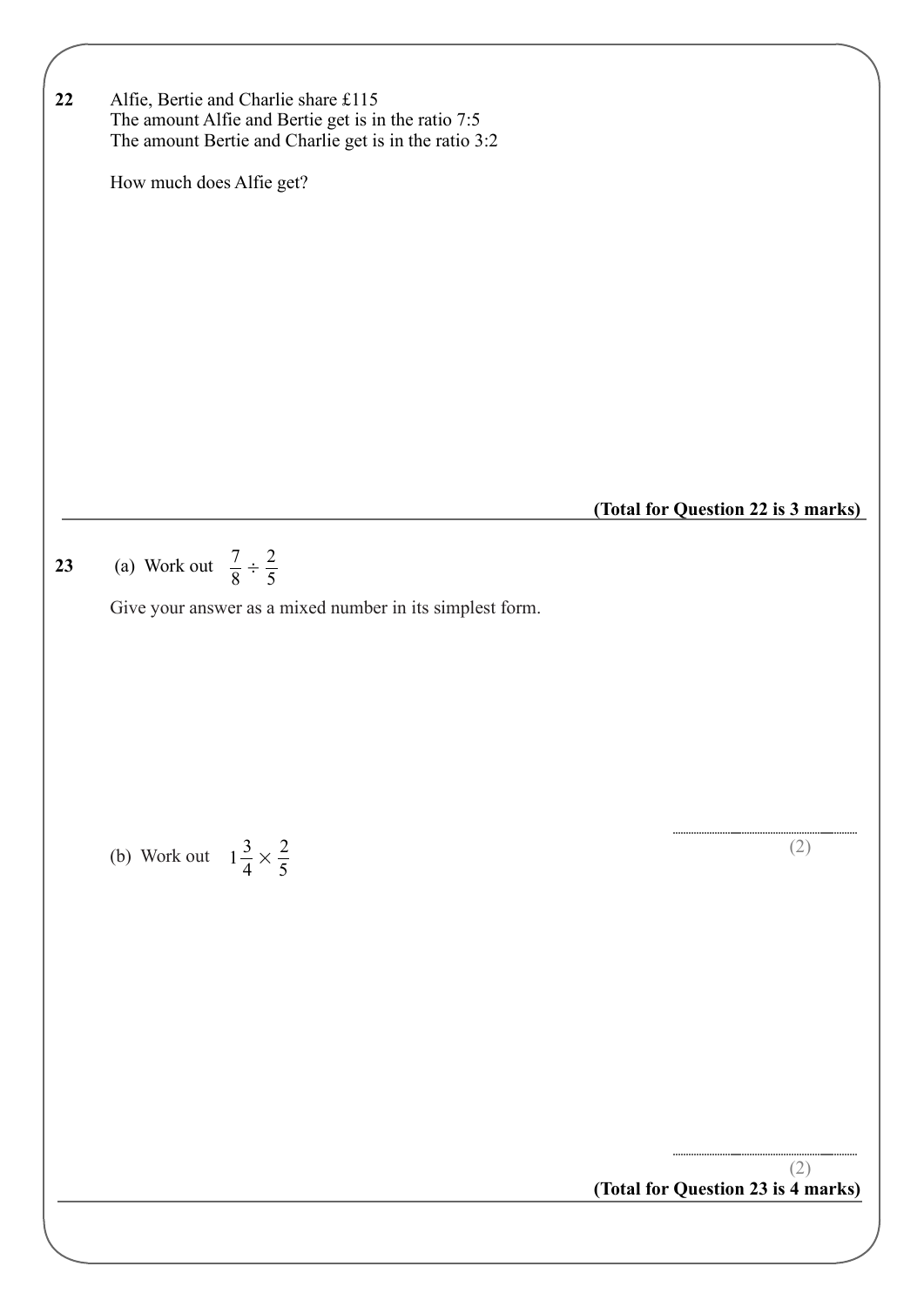| 24 | A circle has a radius of 32 mm.<br>(a) Work out an estimate for the area of the circle.               |                                    |  |
|----|-------------------------------------------------------------------------------------------------------|------------------------------------|--|
|    |                                                                                                       |                                    |  |
|    |                                                                                                       |                                    |  |
|    | (b) Is your answer to part (a) an underestimate or an overestimate?<br>Give a reason for your answer. | (3)                                |  |
|    |                                                                                                       |                                    |  |
|    |                                                                                                       | (1)                                |  |
|    |                                                                                                       | (Total for Question 24 is 4 marks) |  |
| 25 | Lottie buys a pack of 30 cans of lemonade.<br>She pays £10.50 for the cans.                           |                                    |  |
|    | Lottie sells 22 of the cans for 50p each.<br>She sells the remaining cans for 20p each.               |                                    |  |
|    | Work out Lottie's percentage profit.                                                                  |                                    |  |
|    |                                                                                                       |                                    |  |
|    |                                                                                                       |                                    |  |
|    |                                                                                                       |                                    |  |
|    |                                                                                                       |                                    |  |
|    |                                                                                                       |                                    |  |
|    |                                                                                                       |                                    |  |
|    |                                                                                                       |                                    |  |
|    |                                                                                                       |                                    |  |
|    |                                                                                                       | $\frac{0}{0}$                      |  |
|    |                                                                                                       | (Total for Question 25 is 4 marks) |  |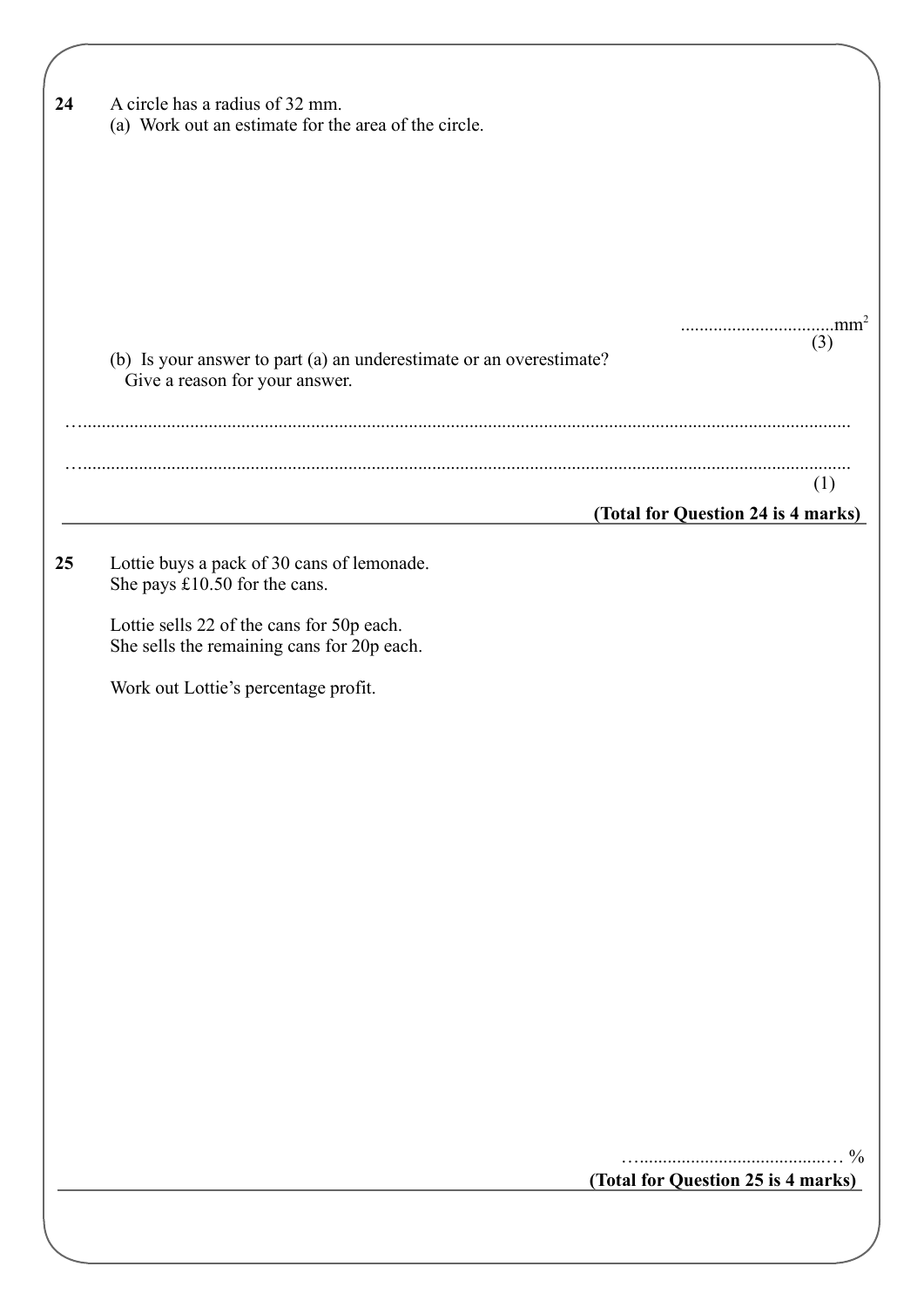| 26 | The diagram shows a triangular prism.                                                                                   |      |      |                                    |
|----|-------------------------------------------------------------------------------------------------------------------------|------|------|------------------------------------|
|    | Find the total surface area of the triangular prism.                                                                    |      |      | 5 cm                               |
|    |                                                                                                                         | 3 cm | 4 cm | $11\;{\rm cm}$                     |
|    |                                                                                                                         |      |      |                                    |
|    |                                                                                                                         |      |      |                                    |
|    |                                                                                                                         |      |      |                                    |
|    |                                                                                                                         |      |      | (Total for Question 26 is 4 marks) |
|    | Dani leaves her house at 08 00.<br>She drives 32 miles to work.<br>She drives at an average speed of 40 miles per hour. |      |      |                                    |
|    | At what time does Dani arrive at work?                                                                                  |      |      |                                    |
|    |                                                                                                                         |      |      |                                    |
|    |                                                                                                                         |      |      |                                    |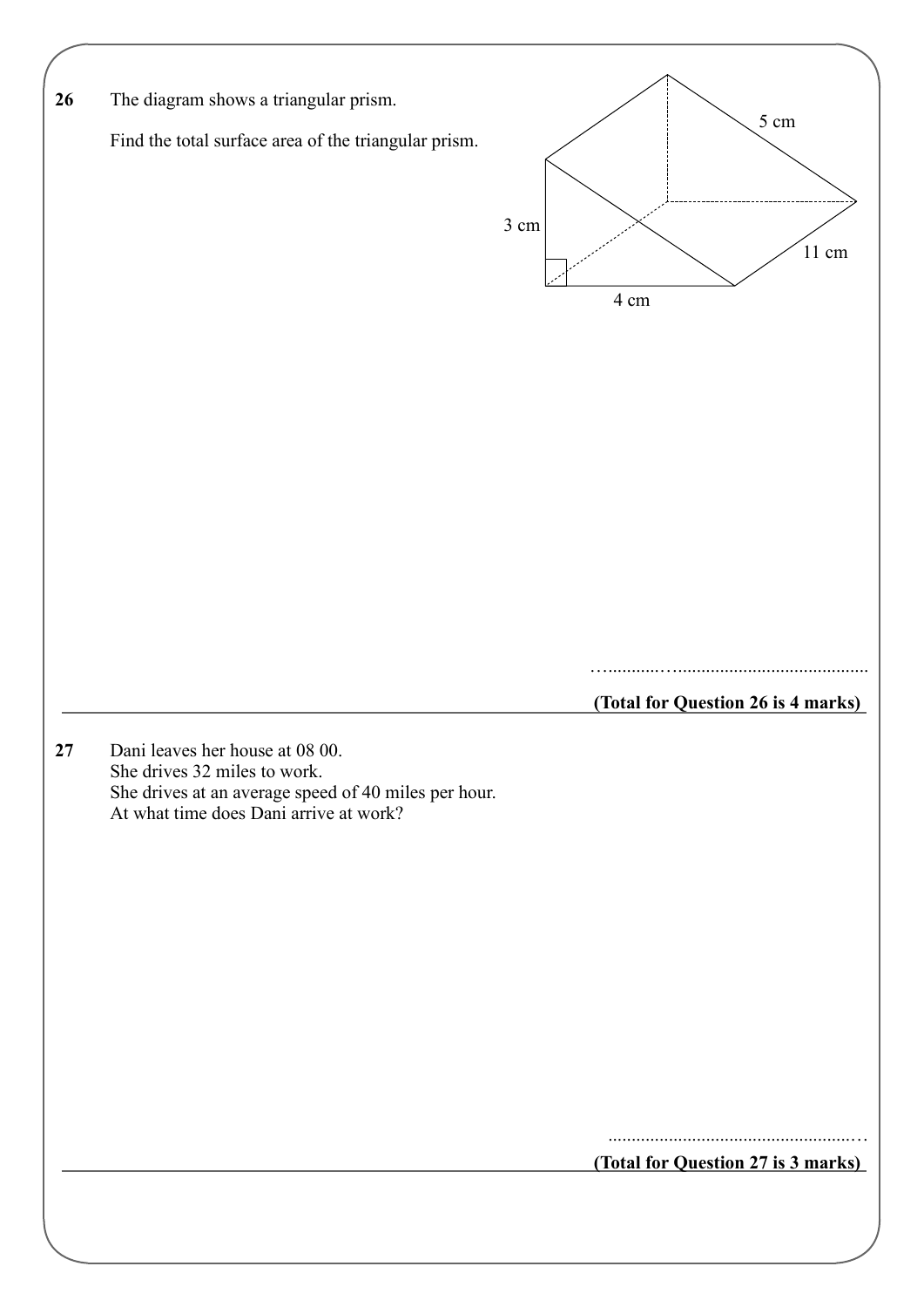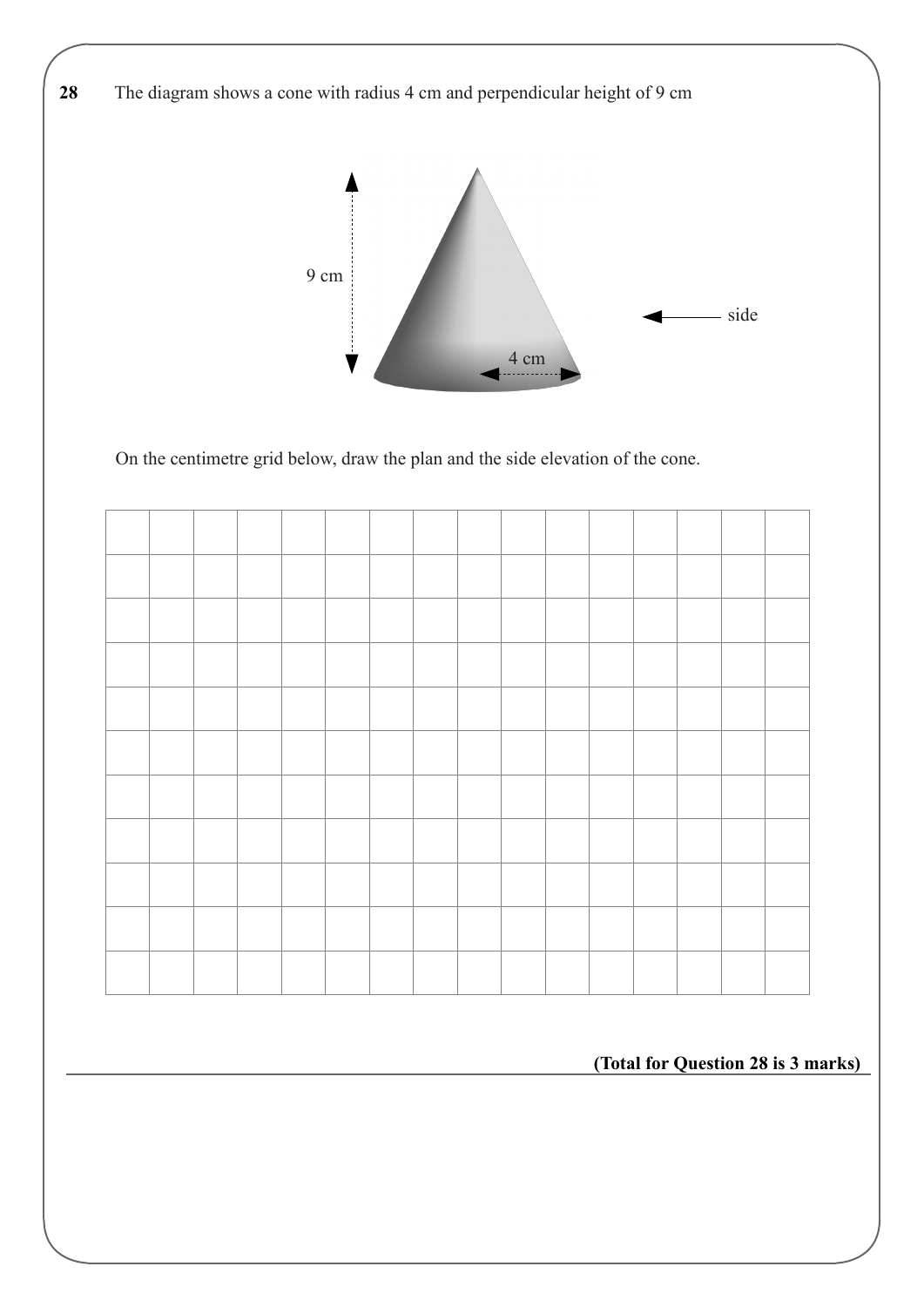